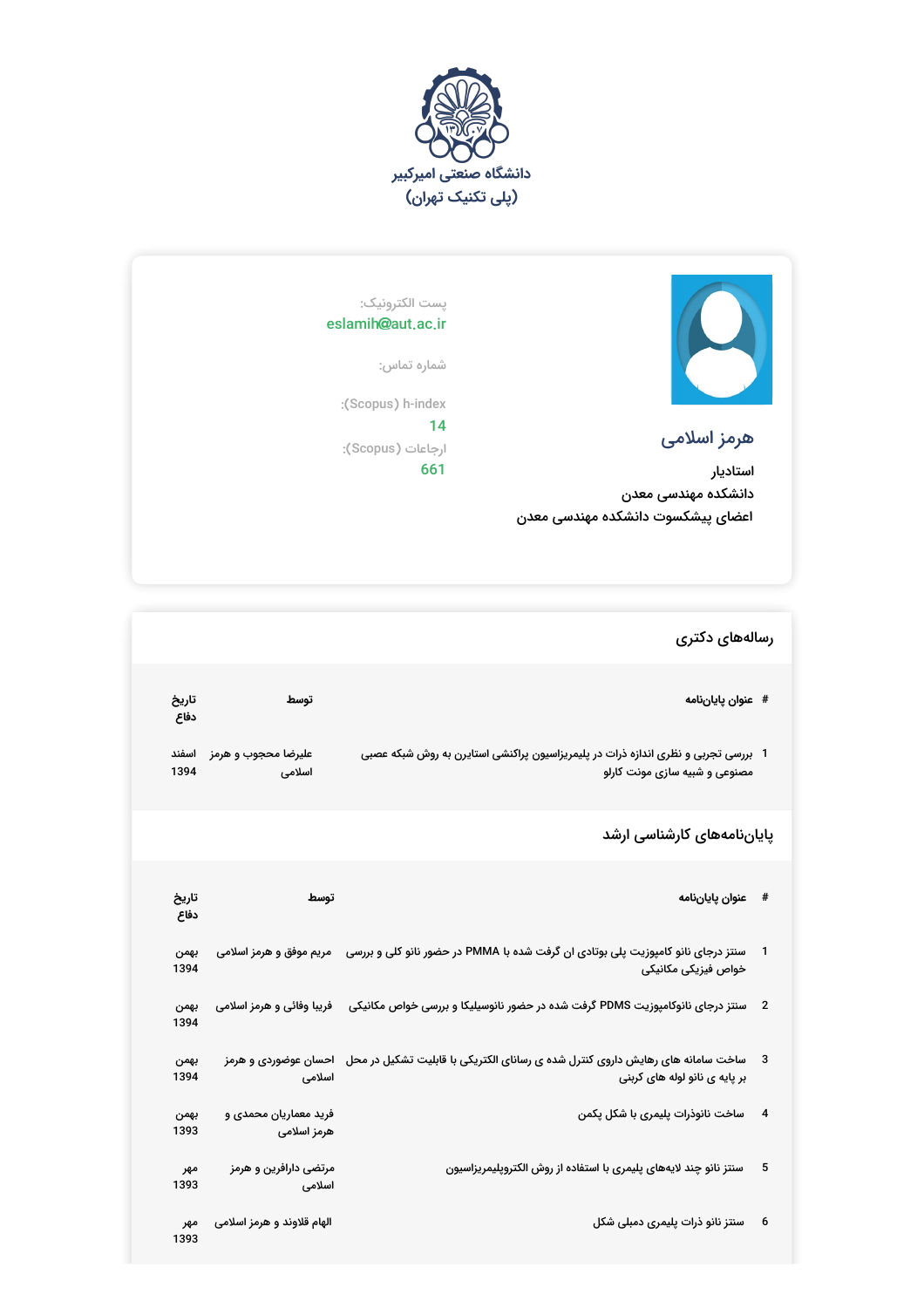| مهر<br>1393    | احسان رئوفيان و هرمز<br>اسلامى         | سنتز نانو ذرات پلیمری سالامی شکل                                                                                      | 7    |
|----------------|----------------------------------------|-----------------------------------------------------------------------------------------------------------------------|------|
| مهر<br>1393    | محمدعلی یوسفی و هرمز<br>اسلامى         | (NO TITLE) 8                                                                                                          |      |
| مهر<br>1393    | مجید نصراللهی و هرمز<br>اسلامى         | بررسی پارامترهای حضور نانو لوله های کربنی در الکتروپلیمریزاسیون                                                       | 9    |
| شهريور<br>1393 | سیده فاطمه علوی و هرمز<br>اسلامى       | سنتز نانو ذرات پلیمری قارچ شکل                                                                                        | 10   |
| بهمن<br>1392   | نگین ولی زاده و هرمز<br>اسلامى         | 11   سنتز نانو ذرات پلیمری نعلبکی شکل                                                                                 |      |
| بهمن<br>1392   | نسیم صفری و هرمز اسلامی                | 12   سنتز نانو ذرات پلیمری غیر کروی با نانو سوراخ                                                                     |      |
| مهر<br>1392    | فرزین رحمانی و هرمز<br>اسلامى          | 13   بررسی عوامل موثر بر پایداری ذرات گرافن در محیط آبی به کمک به کمک شبیه سازی<br>دینامیک مولکولی                    |      |
| مهر<br>1392    | فرهاد شاهسون و هرمز<br>اسلامى          | سنتز نانولایه هیدروژل بر پایه اکریل امید بر روی سطح فلزی با روش الکتروپلیمریزاسیون                                    | - 14 |
| مهر<br>1392    | مریم ضرغامی دهاقانی و<br>هرمز اسلامی   | سنتز نانو ذرات پلیمری توپ گلفی شکل                                                                                    | - 15 |
| 1392           | سولماز افروغ و هرمز اسلامی۔ مهر        | سنتز پلی سیالات سیلوکسو با اندازه نانو تخلخل کنترل شده                                                                | -16  |
| 1392           | وحید وصفی و هرمز اسلامی  شهریور        | سنتز و مطالعه کوپلیمریزاسیون اتیلن - اهگزن با استفاده از کاتالیست زیگلر-ناتا                                          | 17   |
| تير 1392       | سارا جوادی و هرمز اسلامی               | سنتزالیاف نانو لایه لایه با استفاده از نانوپیاز پلی استایرن /پلی متیل متاکریلات                                       | 18   |
| اسفند<br>1391  | سارا میرزایی فرد و هرمز<br>اسلامى      | بررسی خواص لاستیک کراس لینک شده اکریلیک سنتز شده با استفاده از پلیمریزاسیون<br>رادیکال انتقال اتمی ATRP               | 19   |
| مهر<br>1391    | فرزانه فریدغیاثی و هرمز<br>اسلامى      | 20 ٪ سنتز ذرات پلیمری نانوتمشک                                                                                        |      |
| 1391           | ملیحه استوار و هرمز اسلامی مهر         | 21   سنتز ذرات پلیمری نانوشبه پولک                                                                                    |      |
| مهر<br>1391    | اسلامى                                 | 22   مدلسازی ریاضی فرایند پلیمریزاسیون پلیونیل کلراید ( PVC ) تعلیقی در پتروشیمی بندرامام   زهرا وشنی اسدابادی و هرمز |      |
| شهريور<br>1391 | محسن شهروسوند و هرمز<br>اسلامى         | 23 ٪ سنتز مستقیم آنزیمی پلی وینیل الکل نیمه هیدرولیز شده از نانو ذرات پلی وینیل- استات در<br>آب                       |      |
| خرداد<br>1391  | سارا اکبریان تفاقی و هرمز<br>اسلامى    | 24 ٪ سنتز کویلیمر نانو متخلخل استایرن و یک منومر دی وینیلی با اندازه تخلخل کنترل شده                                  |      |
| اسفند<br>1390  | ارمان مرفع و هرمز اسلامی               | 25 ٪ بررسی خواص مهندسی ژئوپلیمرهای رسی مسلح شده با الیاف نانو                                                         |      |
| بهمن<br>1390   | ولید دریس و هرمز اسلامی                | 26   سنتز تریلیمر لاستیک اکریلیک با استفاده از پلیمریزاسیون انتقال اتمی (ATRP)                                        |      |
| آبان<br>1390   | سلمان الیاسی و هرمز<br>اسلامى          | 27 ٪ تهیه نانوکامپوزیتها بر پایه رزینهای اپوکسی                                                                       |      |
| آبان<br>1390   | ابراهیم اقابیکی ارانی و هرمز<br>اسلامى | 28 ٪ بررسی امحاء پسماندهای جامد پلیمری از طریق دی پلیمریزاسیون                                                        |      |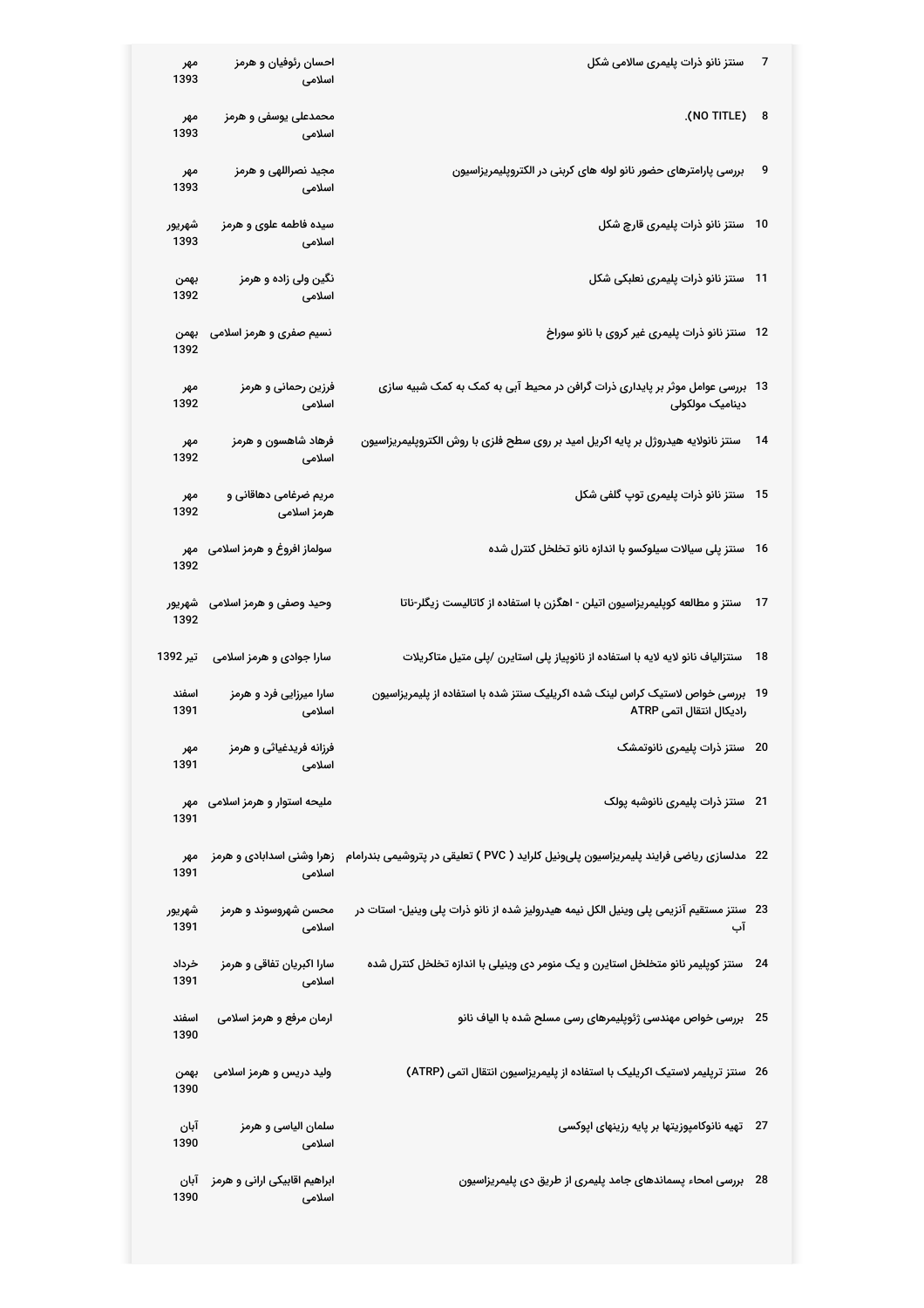| آبان<br>1390 | ندا ال ناصريان و هرمز<br>اسلامی                     | 29 ً مطالعه رئومتری مخلوط های پلی استایرن و اتیلن بنزن برای ارزیابی رئولوژیک سیستم<br>پليمريزاسيون مربوط استايرنى |    |
|--------------|-----------------------------------------------------|-------------------------------------------------------------------------------------------------------------------|----|
| آبان<br>1390 | سحر قوی و هرمز اسلامی                               | بررسی پارامترهای موثر بر ژل شدن در کوپلیمریزاسیون رادیکال آزاد منومرهای دی وینیلی                                 | 30 |
| مهر<br>1390  | محمدرضا خبازیان پور و<br>هرمز اسلامی                | بهبود خواص گرمایی هیدروژلهای پلیمری و بهینه کردن آنها به وسیله نانو ذرات                                          | 31 |
| مهر<br>1390  | یونس سعادت قره باغ و<br>هرمز اسلامی                 | بررسی تاثیر نوع مونومر روی ساخت ذرات پیازی شکل (نانو لایه)                                                        | 32 |
| آبان<br>1389 | زهرا فخاری و هرمز اسلامی                            | 33    اصلاح ساختار شیمیائی کیتوسان به منظور تهیه نانو الیاف به روش الکتروریسی                                     |    |
| آبان<br>1389 | محمدجواد غبیشاوی و هرمز<br>اسلامی می باشد.<br>منابع | 34   کوپلیمریزاسیون انتقال اتمی متاکریلاتها و بررسی امکان برقراری ارتباط کوپلیمرها با<br>نانوزيركونيوم            |    |
| مهر<br>1389  | رضا اقاجری موخر و هرمز<br>اسلامی                    | 35 سنتز لاستیک اکریلیک با استفاده از پلیمریزاسیون انتقال اتمی(ATRP)                                               |    |
| مهر<br>1389  | سپهر مستورطهرانی و هرمز<br>اسلامی <b>می</b> ان      | 36 ارزیابی نانوتمپلیتهای خانواده پلی استایرن جهت استفاده از نانوسیم ها                                            |    |
| مهر<br>1389  | امیر سعید پاکدل و هرمز<br>اسلامی                    | 37 ٪ ساخت نانو ذرات هسته - پوسته آلی - معدنی از روش پلیمریزاسیون امولسیونی                                        |    |

مقالات ژورنال

**داده های ثبت شده در پورتال**

- **1** Sahar Qavi, Saeed Pourmahdian, Hormoz Eslami, "Acrylamide Hydrogels Preparation via Free Radical Crosslinking Copolymerization: Kinetic Study and Morphological Investigation", JOURNAL OF MACROMOLECULAR SCIENCE PART A*-PURE AND APPLIED CHEMISTRY*, Vol. 51, Num. 10, Page 842-848, August 2014,
- **2** Younes Saadat, Soleyman Hosseinzadeh, Faramarz Afshar Taromi, Hormoz Eslami, Samira Abdolbaghi, "Generalizing the polymerization conditions for the production of monodisperse polymeric particles via dispersion polymerization", COLLOID AND POLYMER SCIENCE, Vol. 290, Num. 15, Page 1471-1598, October 2012,
- **3** Soleyman Hosseinzadeh, Younes Saadat Gharebagh, Hormoz Eslami, Faramarz Afshar Taromi, Alireza Hosseinzadeh, Mehdi Rimaz, Vahid Hoshangi, "Effect of second monomer and initiator type, mixing method, and stabilizer content on the shape of the particles produced by seeded dispersion polymerization in the presence of saturated hydrocarbon droplets", *COLLOID AND POLYMER SCIENCE*, Vol. 290, Num. 1, Page 1713-1719, September 2012,
- **4** Amir Saeid Pakdel, Saeed Pourmahdian, Hormoz Eslami, "one-pot preparation of core-shell , organic-inorganic , hybrid latexes by in situ nanoparticle precipitation in pickering emulsion polymerization", MACROMOLECULAR *CHEMISTRY AND PHYSICS*, Vol. 0, Num. 0, Page 1-9, September 2012,
- **5** Soleyman Hosseinzadeh, Younes Saadat Gharebagh, Faramarz Afshar Taromi, Hormoz Eslami, "Preparation of nonspherical particles via dual-seeded dispersion polymerization in the presence of saturated hydrocarbon droplets", COLLOID AND POLYMER SCIENCE, Vol. 2, Num. 5, Page 2769-2799, August 2012,
- **6** Hormoz Eslami, Soleyman Hosseinzadeh, Younes Saadat, Faramarz Afshar Taromi, Medi Rimaz, "Effect of monomer and hydrocarbon content and polarity of the medium on the preparation of nonspherical particles via seeded dispersion polymerization in the presence of saturated hydrocarbon droplets", *COLLOID AND POLYMER SCIENCE*, Vol. 2, Num. 5, Page 1463-1469, July 2012,
- **7** Younes Saadat, Soleyman Hosseinzadeh, Hormoz Eslami, Faramarz Afshar Taromi, "Preparation of micron-sized, monodisperse polymeric nonspherical particles with tunable shapes by micromolding–polymerization", COLLOID *AND POLYMER SCIENCE*, Vol. 2, Num. 291, Page 1113-1120, July 2012,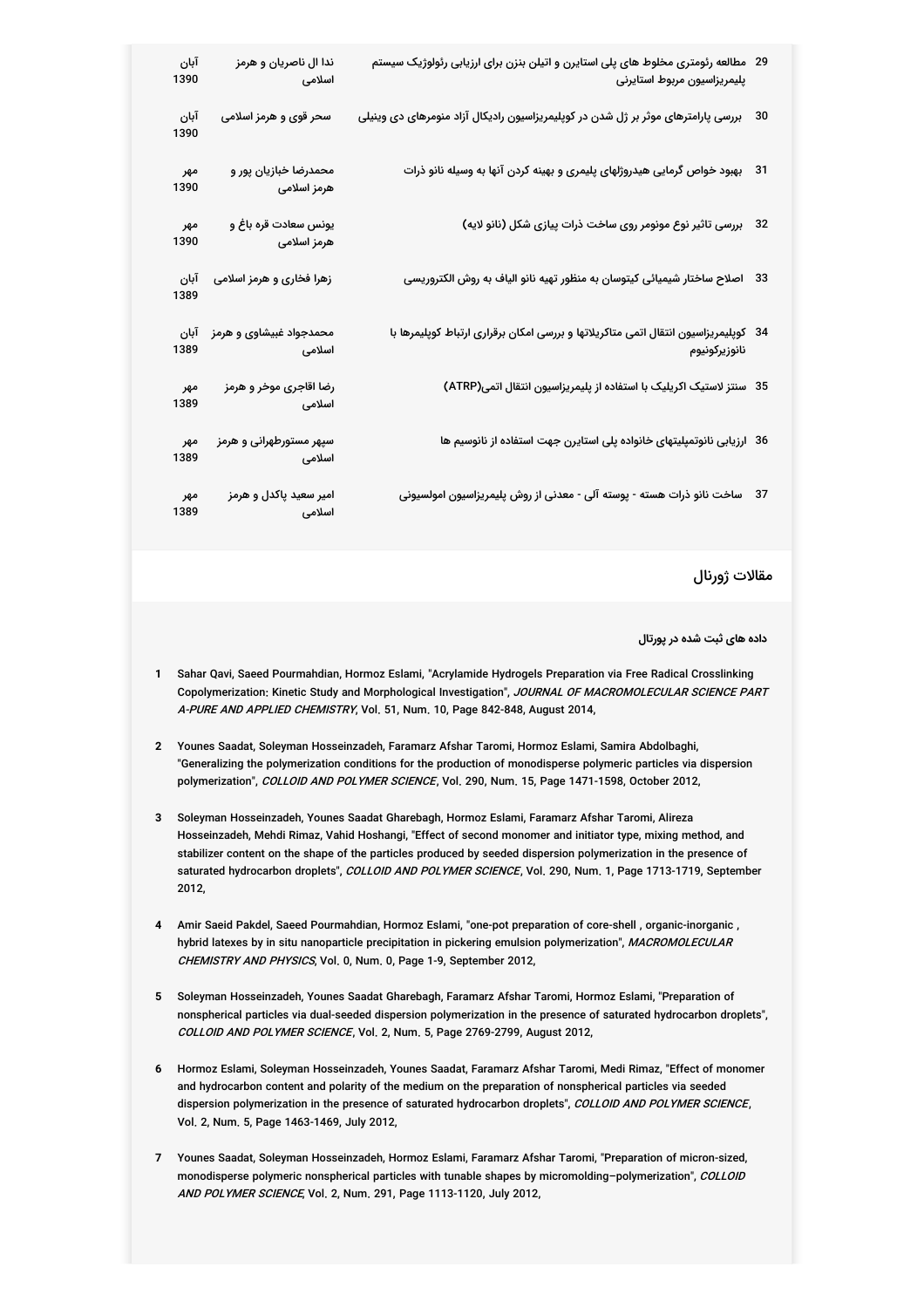- **8** Younes Saadat, Soleyman Hosseinzadeh, Hormoz Eslami, Faramarz Afshar Taromi, "Preparation of micron-sized, monodiperse polymeric nonspherical particles with tunable shapes by micromolding-polymerziation", *COLLOID AND POLYMER SCIENCE*, Vol. 290, Num. 290, Page 1333-1339, June 2012,
- **9** Younes Saadat, Soleyman Hosseinzadeh, Faramarz Afshar Taromi, Hormoz Eslami, "Preparation of nonspherical particles via dual-seeded dispersion polymerization in the presence of satured hydrocarbon droplets", *COLLOID AND POLYMER SCIENCE*, Vol. 290, Num. 290, Page 1099-1106, May 2012,
- **10** Hormoz Eslami, "Emulsion Atom Transfer Radical Block Copolymerization of 2-Ethylhexyl Methacrylate and Methyl Methacrylate", , Vol. , Num. 1, Page 0-0, March 2006,
- **11** Hormoz Eslami, "Morphological and Physical Properties of Triblock Copolymers of Methyl Methacrylate and 2- Ethylhexyl Methacrylate", , Vol. , Num. 29, Page 0-0, January 2006,
- **12** Hormoz Eslami, "Emulsion atom transfer radical polymerization of 2-ethylhexyl methacrylate", , Vol. , Num. 46, Page 0-0, July 2005,

مقالات کنفرانس

**داده های ثبت شده در پورتال**

- **1** Mina Teymoori, Ahmad Arefazar, Hormoz Eslami, "Synthesize of poly( methyl methacrylate ) grft polybutadiene particles by dispersion polymerization in non-polar medium. ", The 9th International Chemical E NGINEERING cONGRESS AND eXHIBITION ( ICHEC 2015 ( ., December 2015
- **2** Farahnaz Nasiri, Ahmad Arefazar, Hormoz Eslami, "Effect of PH on the Morphology of crosslinked polystyrene/polyaniline Nanostructured Microparticles ", The 9th International chemical Engineering Congress and Exhibition ( ICHEC 2015 ), December 2015
- **3** Farahnaz Nasiri, Abbas Raofian, Ahmad Arefazar, Hormoz Eslami, "Preparation of Micro-sized Styrenicparticle Diiiiiispersions,and polyamide6 composites therof ", 11th International Seminar on polymer Science and Technology, October 2014
- **4** Maryam Bayat Jozani, Faramarz Afshar Taromi, Hormoz Eslami, "Preparation of organic/nonorganic,sunflower-like particles using PMMA/PS and Co3O4 nano-particles anf their catalytic properties ", The 5th international conference on nanostructures (ICNS), March 2014
- **5** Maryam Bayat Jozani, Faramarz Afshar Taromi, Hormoz Eslami, "Synthesis of sunflower- like , organic/nonorganic particles, using PMMA/PS and CO3O4 nano-particles ", 5Th international color and coatings congress (ICCC2013), December 2013
- **6** Maryam Bayat Jozani, Faramarz Afshar Taromi, Hormoz Eslami, "preparation of organic/nonogranic particles with sunflower-like morphology,using PMMA/PS and Co2O4-prticles and their catalystic properties and their catalytic properties ", PPS Asia/Austrailia conference (PPS-2013), November 2013
- **7** Elham Ghalavand, Faramarz Afshar Taromi, Hormoz Eslami, "Synthesis of dumbbell-like polymer particle via saeeded dispersion polymerization ", 10th international seminar on polymer science and Technology, October 2012
- **8** Zahra Vashani, Faramarz Afshar Taromi, Hormoz Eslami, "Simulation of batch PVC polymerization reactor of BIPC ", 10th international seminar on polymer science and Technology, October 2012
- **9** Younes Saadat Gharebagh, Hormoz Eslami, Faramarz Afshar Taromi, "Preparation of Polymeric Onion-Like Nanoparticles by Morphology Reconstruction of Polymeric Composite Particles Produced by Seeded Dispersion Polymerization Using Solvent Absorbing- Releasing Method ", Proceedings of the Polymer Processing Society Asia/Australia Regional Meeting, November 2011
- **10** Amir Saeid Pakdel, Hormoz Eslami, Saeed Pourmahdian, "A new single step synthesis method for hybrid polymer / Inorganic nanopartilce Latixes ", Polymer Blend Symposium, March 2011
- **11** Amir Saeid Pakdel, Hormoz Eslami, Saeed Pourmahdian, "synthesize of hybrid nanostructure of polymeric latex in the presince of inorganic nanopolymetricles as surfactant ", Australasian Polymer Symposium, February 2011